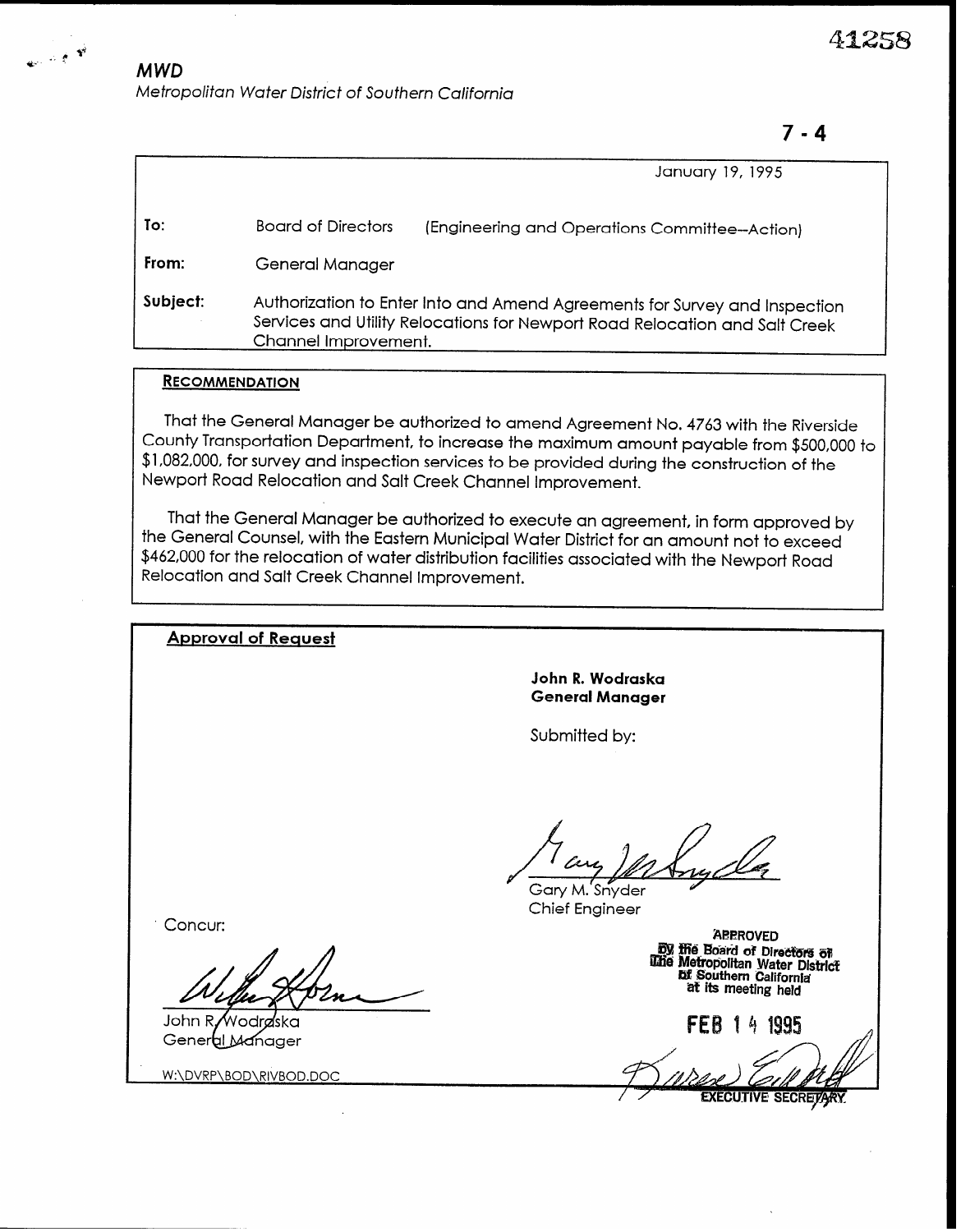$\epsilon$  3%

#### BRIEF DESCRIPTION

In August of 1993, an agreement was entered into between Metropolitan and the Riverside County Transportation Department (Department) to provide design review and construction inspection services for the Newport Road Relocation. The maximum amount payable under the terms of the agreement was \$500,000. These funds have been utilized for technical review associated with approval of plans and specifications for the Newport Road Relocation. The scope of work is being modified to include construction survey and inspection services for roadway improvements by the Department and construction inspection services for channel improvements by the Riverside County Flood Control District (District) in an amount not to exceed \$582,000 (see Attachment A and B). Work under this agreement is consistent with the Memorandum of Understanding (MOU) for the Newport Road Relocation and Salt Creek Channel Improvement approved by your Board in September 1993.

The alignment of the relocated Newport Road necessitates the removal and relocation of an 18" water line by Eastern Municipal Water District (EMWD). Metropolitan will reimburse EMWD for all costs incurred in constructing the new water line and removing the existing water line. An agreement with EMWD in the amount of \$462,00O(see Attachment A) is required to perform these services.

Funds to perform the above survey, inspection and relocation services by the Department, District, and EMWD were anticipated and are available in Appropriation No. 560, approved by your Board in January 1995.

|                 | <b>CONTRACT TYPE</b>         |   | <b>FUNDING</b>             |                       | <b>TYPE OF COMPETITION</b>    |
|-----------------|------------------------------|---|----------------------------|-----------------------|-------------------------------|
| ☑               | <b>NEW</b>                   | ☑ | <b>CAPITAL</b>             |                       | RFG                           |
| $\triangledown$ | <b>AMENDED</b>               |   | <b>O&amp;M</b>             | $\boldsymbol{\nabla}$ | Amendment to                  |
|                 |                              |   |                            |                       | Agreement No. 4673            |
|                 | <b>CONTRACT FORM</b>         |   | <b>BUDGET STATUS</b>       |                       | <b>INFORMAL RFP</b>           |
|                 | LEASE                        |   | FY 94/95 AMT \$169,231,200 |                       | <b>OTHER COMPETITION</b>      |
| ☑               | <b>PROFESSIONAL SERVICES</b> |   | OUT-YEAR AMT               |                       |                               |
|                 |                              |   | NON-BUDGET AMT             | ☑                     | <b>SOLE SOURCE RELOCATION</b> |
|                 |                              |   |                            |                       | AGREEMENT WITH EMWD.          |

#### PURPOSE/BACKGROUND

The proposed survey and inspection services afford Metropolitan the opportunity to cooperate in a joint effort with the Department and District to facilitate the approval and acceptance of roadway and flood control improvement into the respective County operating systems upon project completion.

The EMWD water line relocation is required as a part of Newport Road Relocation and Salt Creek Channel Improvement. Construction of this facility by EMWD will ensure that the water line is constructed to appropriate standards and accepted into the EMWD operating system.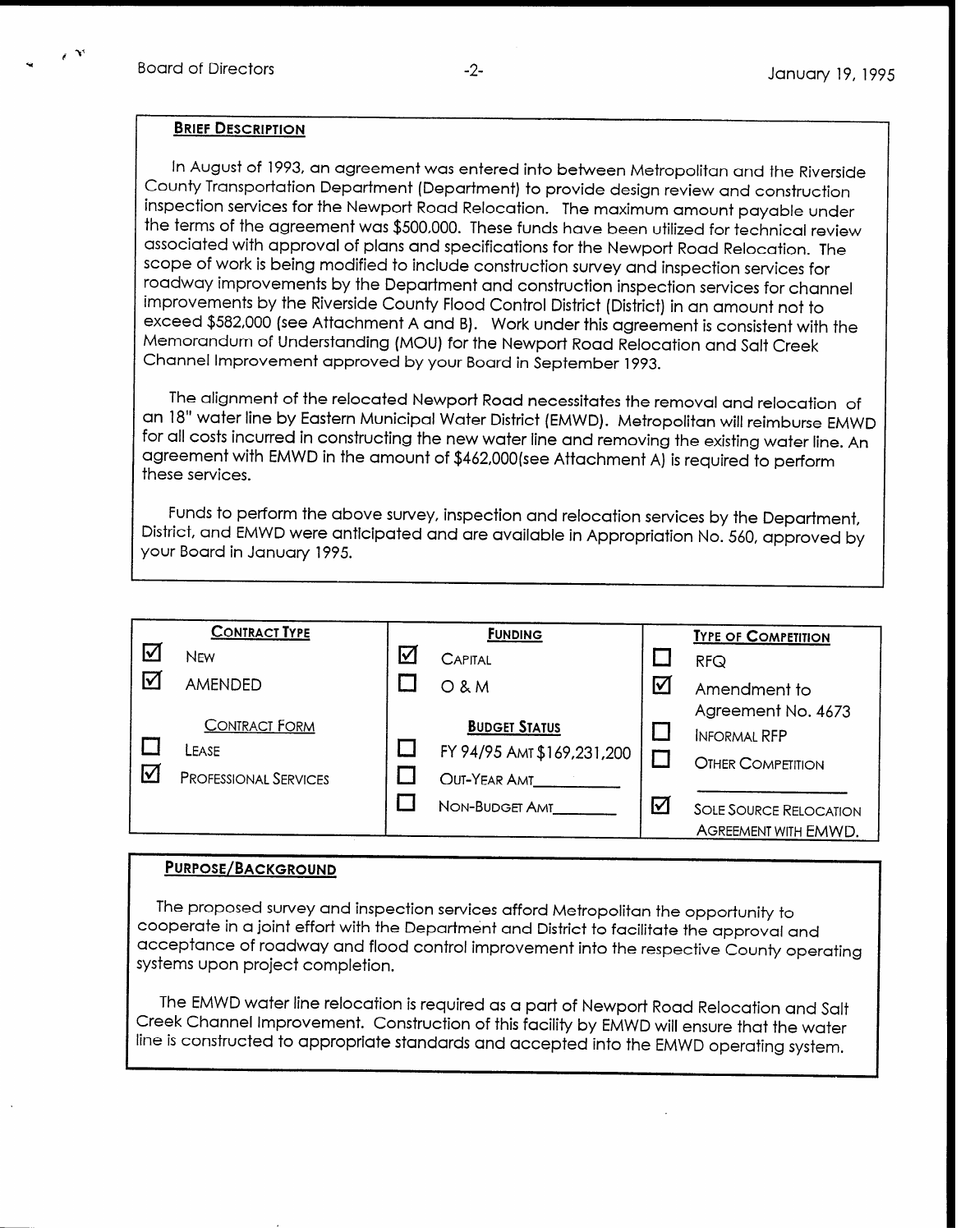#### ACTIONS & MILESTONE

Roadway and flood control channel construction will start in March 1995 and will be completed in March 1996. The EMWD water line relocation will begin in March 1995 and be completed in June 1995.

#### MBE/WBE

The County of Riverside and the Eastern Municipal Water District are Equal Opportunity Employers . Affirmative Action Plans from both agencies are on file with Metropolitan.

### CEQA COMPLIANCE / ENVIRONMENTAL DOCUMENTATION

-- : ,.

, 1999, 1999, 1999, 1999, 1999, 1999, 1999, 1999, 1999, 1999, 1999, 1999, 1999, 1999, 1999, 1999, 1999, 1999,

All California Environmental Quality Act (CEQA) requirements have been satisfied for the proposed action. In October 1991, your Board certified the Final Environmental Impact Report (FEIR) for the Domenigoni Valley Reservoir Project. In April 1993 your Board certified an Addendum to the FEIR, conforming the relocated Newport Road alignment to the revised Circulation Element of the Hemet General Plan. These actions satisfy the provisions of CEQA, and no further environmental documentation or reviews are necessary for your Board to take action on this recommendation.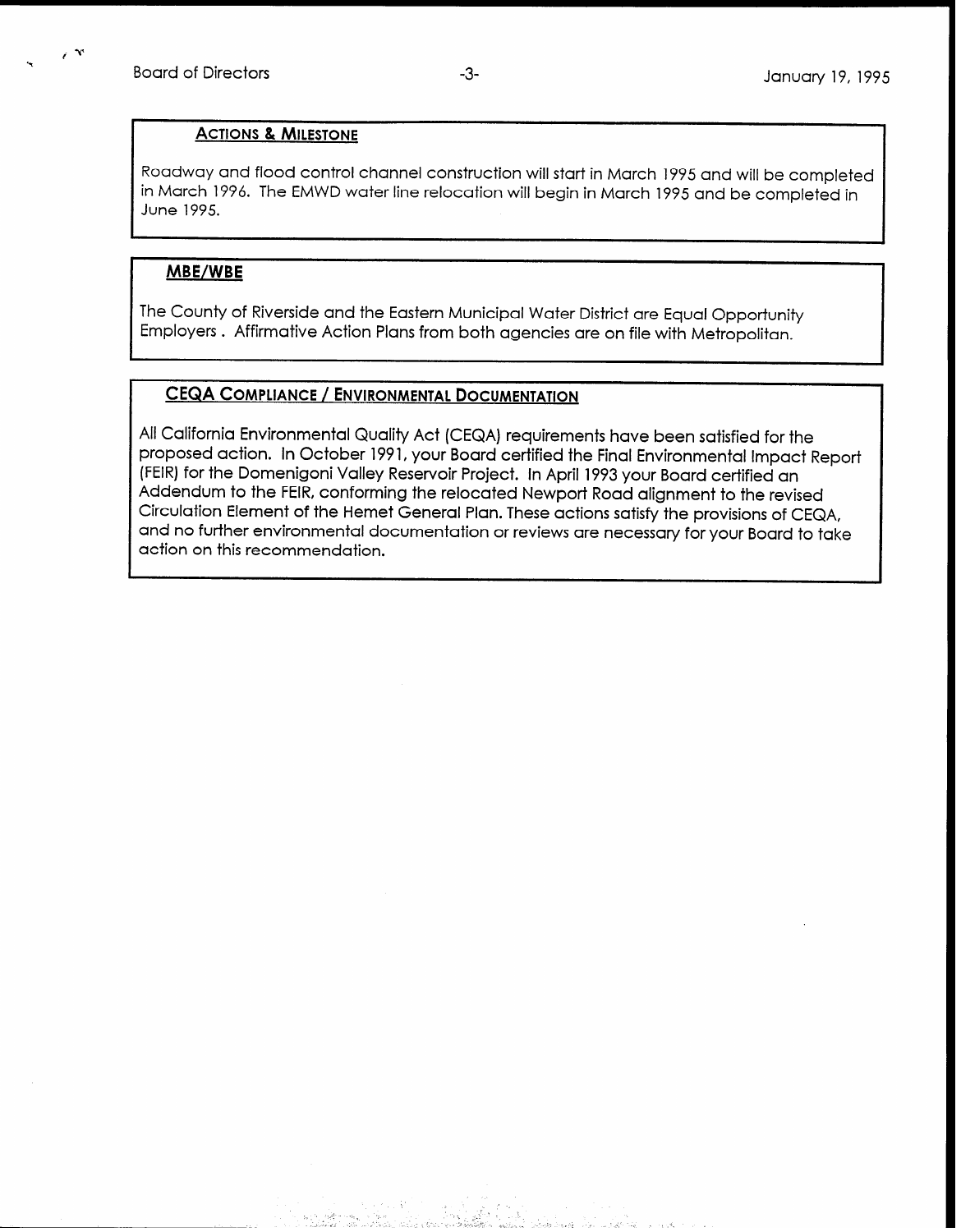41258

## Attachment A

## COST SUMMARY

 $\epsilon$ 

Cost breakdown for Riverside County Survey and Inspection Services:

| <b>Flood Control District Inspection</b><br><b>Transportation Inspection</b><br><b>Transportation Survey</b> | 75,000<br>245,000<br>510,000 |  |
|--------------------------------------------------------------------------------------------------------------|------------------------------|--|
| Subtotal Additional Cost                                                                                     | 830,000                      |  |
| Amount Remaining in Agreement No. 4763                                                                       | (248,000)                    |  |
| <b>Total Cost Increase</b>                                                                                   | \$582,000                    |  |
| Note: Original Amount of Agreement 4763 was \$500,000                                                        |                              |  |

Cost breakdown for Eastern Municipal Water District Utility Relocation Services:

| <b>EMWD Construction Costs</b> | 420,000   |
|--------------------------------|-----------|
| <b>EMWD Inspection Costs</b>   | 42,000    |
| <b>Total Cost</b>              | \$462,000 |